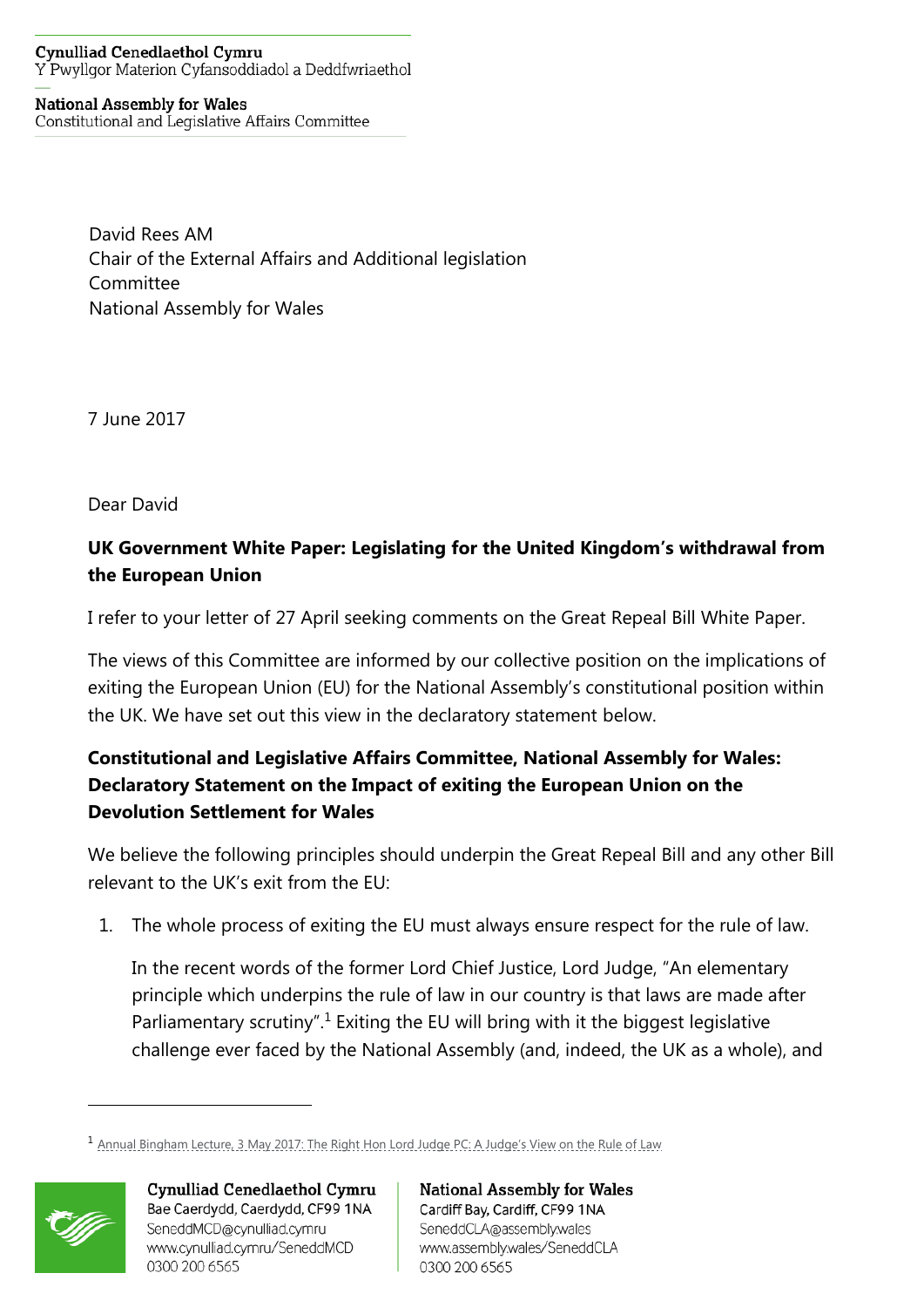the rule of law requires that the primary and secondary legislation that arises from exiting the EU is properly scrutinised.

2. The legislation arising from exiting the EU must be clear, precise and well-drafted.

Certainty of the law is another elementary principle which underpins the rule of law.

While the timetable for translating EU law into the law of the UK and devolved nations is tight, care must be taken to ensure that legislation is clear, precise and well-drafted. This will be particularly challenging for drafters seeking to give effect to policy instructions; such instructions are likely to evolve as policy objectives are updated because the Great Repeal Bill's passage will proceed in parallel with the UK Government's negotiations to exit the EU.

3. The UK Government's Great Repeal Bill (and other Bills relevant to exiting the EU) must be informed by its clear vision for the constitutional construction of the United Kingdom. That vision must be published.

In essence the UK Government must publically answer the question: what is the Union for? This question has not received sufficient attention, creating even greater uncertainty around the constitutional direction of the United Kingdom at this crucial time. We echo the words of the House of Lords Constitution Committee in a 2014/15 report that there is "no clear focus within [UK] Government for oversight of the constitution"<sup>2</sup>

4. The National Assembly must be the legislature responsible for legislating in devolved areas.

This includes: (1) passing primary legislation in devolved areas, (2) delegating powers to the Welsh Ministers to make subordinate legislation as the National Assembly considers appropriate, and (3) the procedure to be applied to scrutiny of that delegated legislation.

In this context, it is important to remember the very first section of the *Government of Wales Act 2006* (as amended by the *Government of Wales Act 2017*). Section A1 of the 2006 Act is a statutory declaration, declaring: (1) that the Assembly and the Welsh Government are permanent parts of the constitution of the United Kingdom, and (2)

<sup>&</sup>lt;sup>2</sup> House of Lords Constitution Committee, 6<sup>th</sup> [report of Session 2014/15: The Office of the Lord Chancellor](https://www.publications.parliament.uk/pa/ld201415/ldselect/ldconst/75/75.pdf)



 $\overline{a}$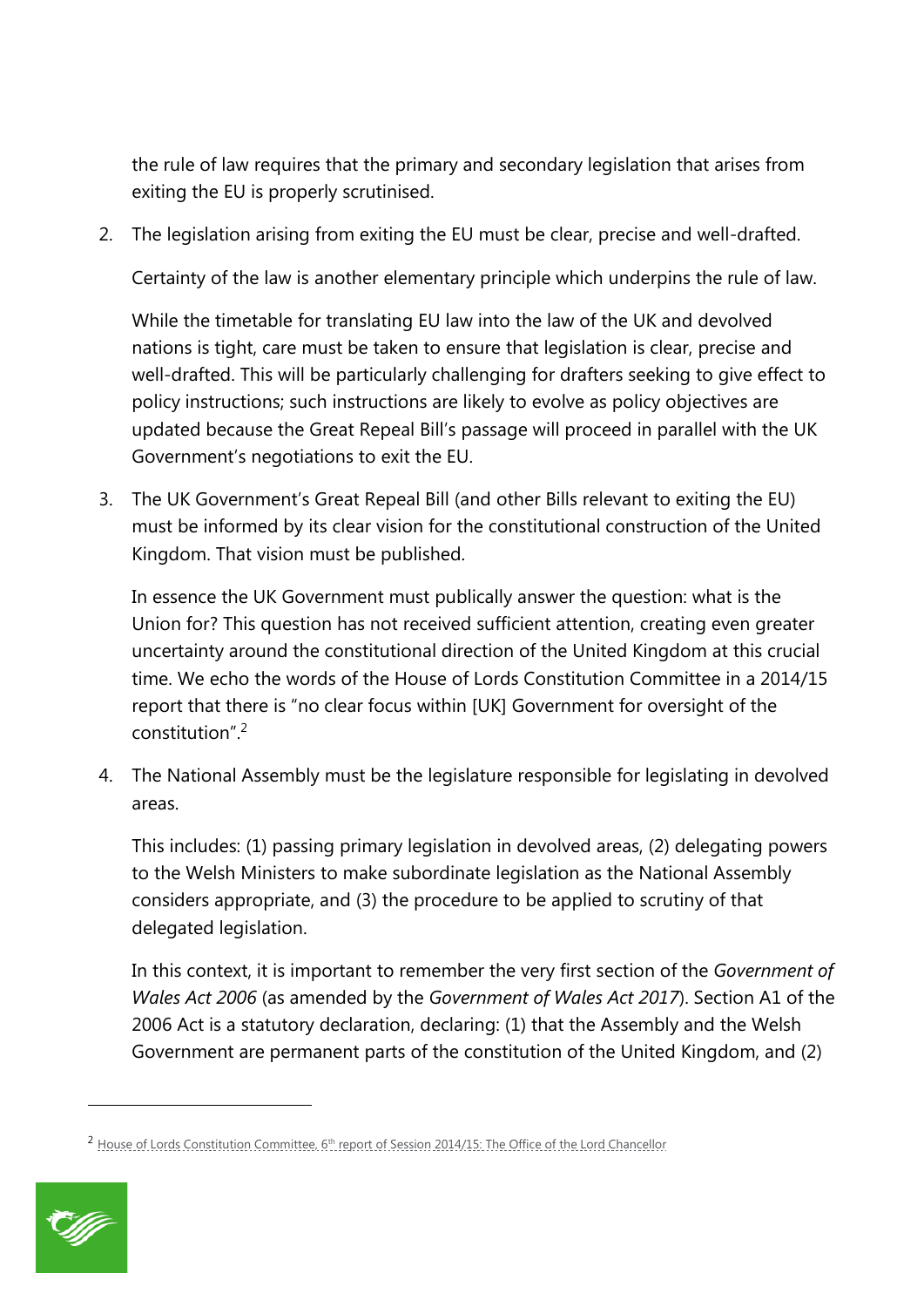the commitment of the UK Parliament and the UK Government to devolution in Wales.

Any discussion around the constitution and role of the Union must be framed in the context of section A1 of the 2006 Act.

5. Where the UK Parliament / Government seeks to legislate through primary / secondary legislation in devolved areas, they must seek the consent of the National Assembly for Wales in accordance with *Devolution Guidance Note 9: Parliamentary and Assembly Primary Legislation Affecting Wales* and the National Assembly's Standing Orders.

We raised some of these principles indirectly in our response to an inquiry by the House of Commons Procedure Committee into delegated powers within the Great Repeal Bill, which we sent to you on 26 April 2017.

We have some specific concerns about the White Paper itself and it is to these I now turn.

The short, opaque nature of *Chapter 4: Interaction with the devolution settlements* is a matter of considerable concern*.* The lack of clear principles within the chapter and confusing nature of some of the language suggests that more thought needs to be given to the impact of the proposed legislation on the devolution settlements.

What makes the position particularly uncertain for Wales is that the introduction of the Great Repeal Bill coincides with a changing devolution settlement that is untried and untested. The boundaries of the National Assembly's legislative competence under the reserved powers model are sometimes uncertain and therefore, in Wales, the uncertain process of exiting the EU is being built on what are already uncertain foundations.

It has never been more important for the UK Parliament and the UK Government to assert their commitment to devolution in Wales.

The White Paper talks of the creation of UK frameworks and a single market. However, it remains unclear how devolved nations will participate in the development of those frameworks (including the various structures and governance arrangements that will need to be put in place) and, as a consequence, how the frameworks will operate in practice. There is a danger that the frameworks could lead to more powers for governments at the expense of legislatures, highlighting the need for consultation with the devolved legislatures to ensure that necessary checks and balances are incorporated.

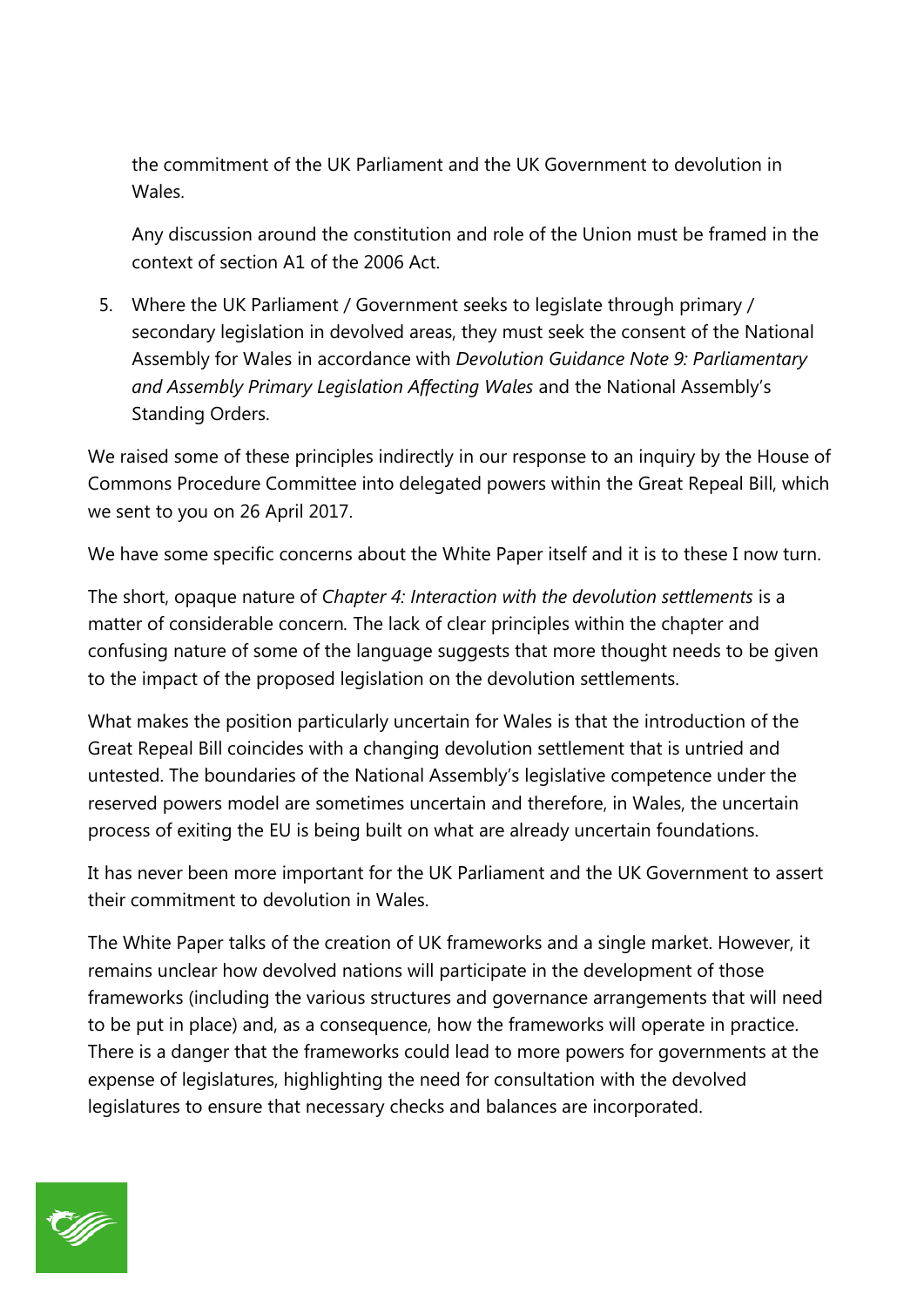Also, we have no clear idea how the *Government of Wales Act 2006* will look after exiting the EU.

Once the reserved powers model is in force, the boundaries of our legislative competence will no longer be as we previously understood them, and it is difficult to say with confidence what the legislative competence of the National Assembly will be.

The 2006 Act will certainly have to be amended to remove the requirement for Assembly legislation to comply with EU law but it is also likely that other adjustments will need to be made. Whether such adjustments will aim to amend the Assembly's legislative competence, including the addition of reservations and restrictions, remains to be seen. However, based on the UK Government's approach in relation to the *Wales Act 2017*, we are concerned that the National Assembly could lose powers to central control as a result of exiting the EU, particularly in policy areas that have been heavily reliant on EU law, such as agriculture and the environment.

Overall, the key issue that needs to be addressed by the UK Government is the creation of a legal and constitutional context that serves the devolved nations and UK following exit from the EU. That context needs to be developed in partnership with devolved nations rather than being imposed upon them. It will provide an opportune time to re-examine the need for a separate legal jurisdiction in Wales; the absence of such a jurisdiction had a negative impact on the way in which the *Wales Act 2017* was drafted and the powers available to the National Assembly. It is probable that its continued absence could marginalise the interests of Wales in the UK following exit from the EU.

As regards the making of subordinate legislation in order to translate EU law into domestic law, our declaratory statement and letter to the Procedure Committee sets out our position.

However, we would like to emphasise our view that any powers given to the Welsh Ministers to make subordinate legislation (either through UK or Welsh government legislation) must be tightly drawn and must only permit changes to be made that are necessary for the purposes of translating EU law into domestic law. Even if those powers are properly drafted, the National Assembly must still be given the opportunity to ensure that the exercise of those powers are properly scrutinised.